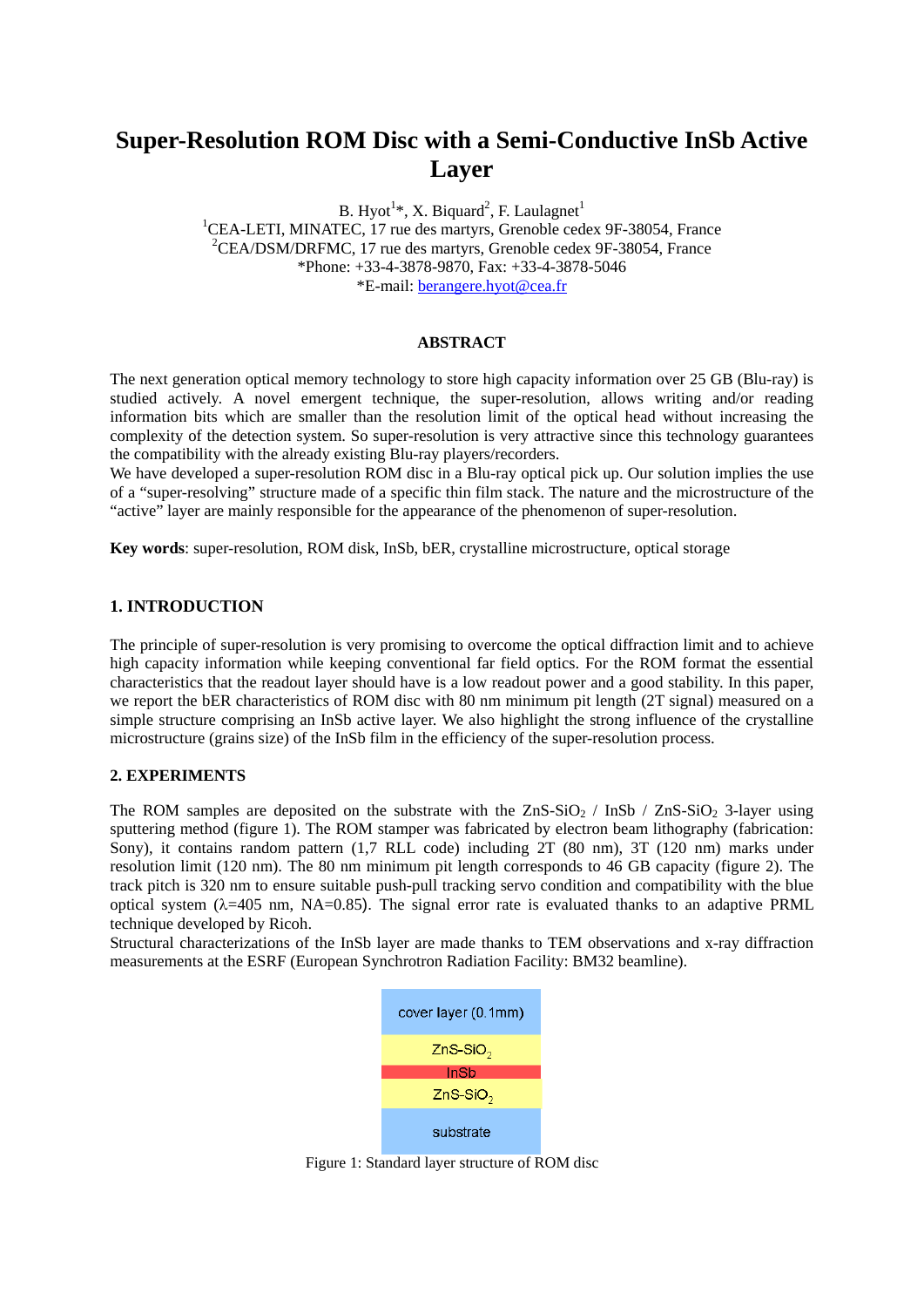

(1,7) RLL, 2T pit length=80nm Figure 2: SEM image of the ROM stamper

### **3. RESULTS & DISCUSSION**

Stoechiometric InSb material is used for super-resolution readout. Figure 3 shows RF waveform. The 2T and 3T signals, which are pits length under resolution limit, are clearly detected without missing any signals as it is compared to NRZI (Non Return to Zero Inverted) source data.

The bER results are depicted figure 4 and 5. The bER is 2.10<sup>-3</sup> level at the optimal readout conditions and at the optimal readout power (it should be noticed that, at low readout power, the bER is very poor,  $(\sim 10^{-1})$ ) as same as CNR response on low readout power). bER was measured for about 29000 clocks (about 8200 marks).

The evaluation of the readout stability is made on the bER basis which is a more severe condition than C/N readout counts. We achieve a stability of about  $10^4$  cycles.



Figure 3: RF waveform of 46 GB random signal (in white) and corresponding NRZI source data (in red).



Figure 4: bER results as a function of the readout conditions Figure 5: bER as a function of the readout cycles (at the optimal readout power).

We have already reported a model illustrating the super-resolution effect in the case of small band gap semi-conducting materials [10,11]. This model is based on the photogeneration of free carriers under the focused laser spot. The appearance of an electronic plasma seems to be responsible for a local increase in reflectivity and a reversible semiconductor/metal transition which allows the detection of marks smaller than the original diffraction limited spot. So, the super-resolution effect depends strongly of the diffusion area of the electrons. Under these assumptions, the crystalline microstructure seems to be a very crucial parameter since the electronic mobility value can be modified by the grain boundaries.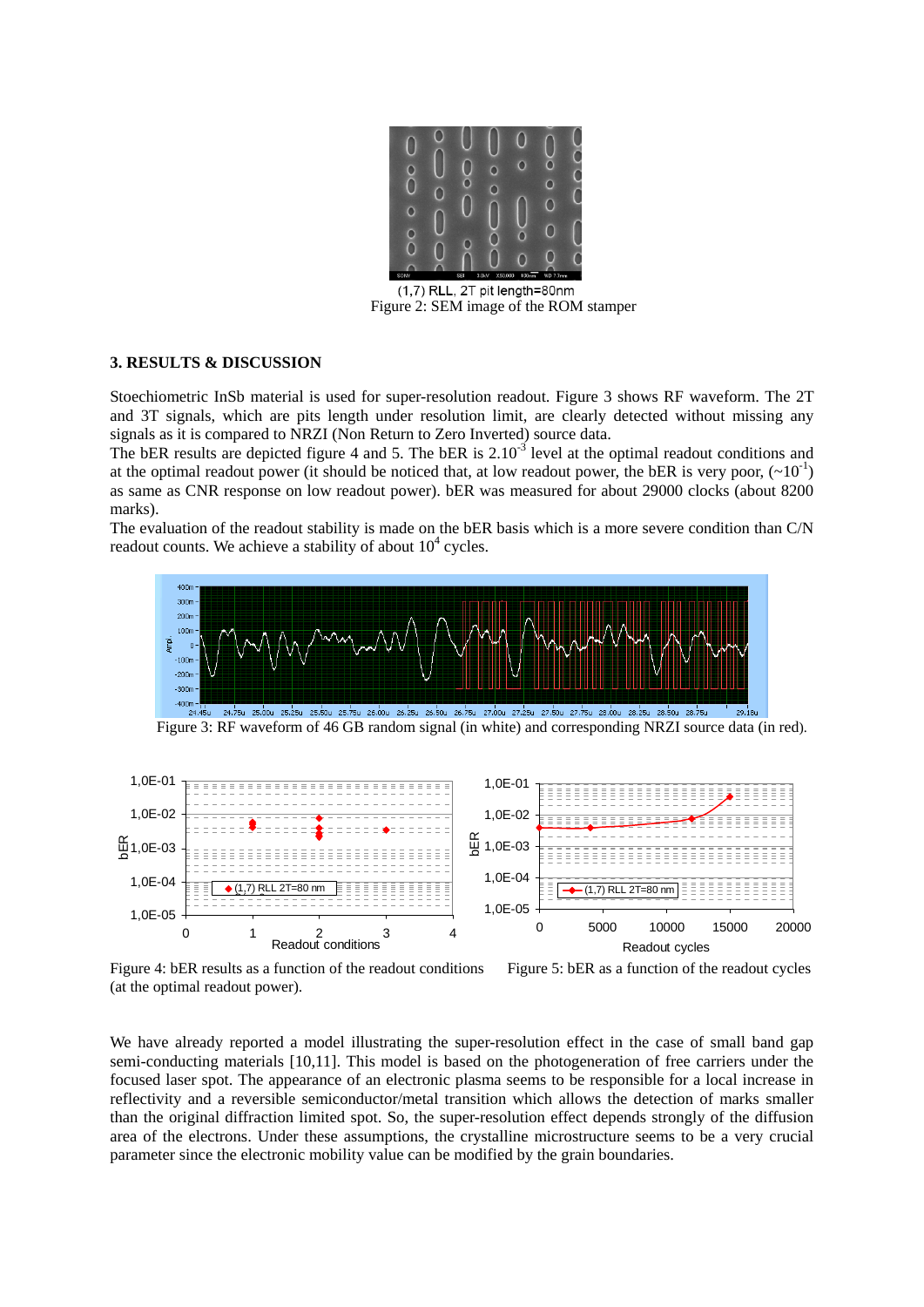In order to investigate this point we have studied with more details two 3-layer structures with respectively a 20 nm-thick InSb layer and a 50 nm-thick InSb layer. Figure 6 shows the evolution of the C/N versus  $P_{\text{read}}$ for both structures. It appears that the C/N values are higher with a 20 nm layer. The evaluation of the bER on the random pattern confirms this behavior; a value of  $2.10^{-3}$  is measured with a layer of 20 nm whereas a poor super-resolution effect appears with a layer of 50 nm.



Figure 6: CNR vs Pread of the  $ZnS-SiO<sub>2</sub>$  / InSb /  $ZnS-SiO<sub>2</sub>$  structure. Red curve: 20 nm InSb. Blue curve: 50 nm InSb.

TEM observations. Figure 7 shows a TEM image of the trilayer structure and figure 8 shows that the size of the crystalline grains is 20 nm for a 20 nm-thick InSb layer. We have then investigated the microstructure of the InSb layers. Figure 7 shows the [111] diffraction peak of InSb measured on both stacks. According to the Scherrer's law it appears that the size of the crystalline grains (⊥ layer) is closely the thickness of the InSb layer. These measurements have been confirmed by



Figure 7: [111] diffraction peaks measured on a 20 nm-thick InSb layer (red curve) and on a 50 nm-thick InSb layer (green curve).



Figure 7: XS TEM image of the tri-layer structure

 $(ZnS-SiO<sub>2</sub> / InSb 20 nm / ZnS-SiO<sub>2</sub>)$ Figure 8: HR TEM image of the tri-layer structure